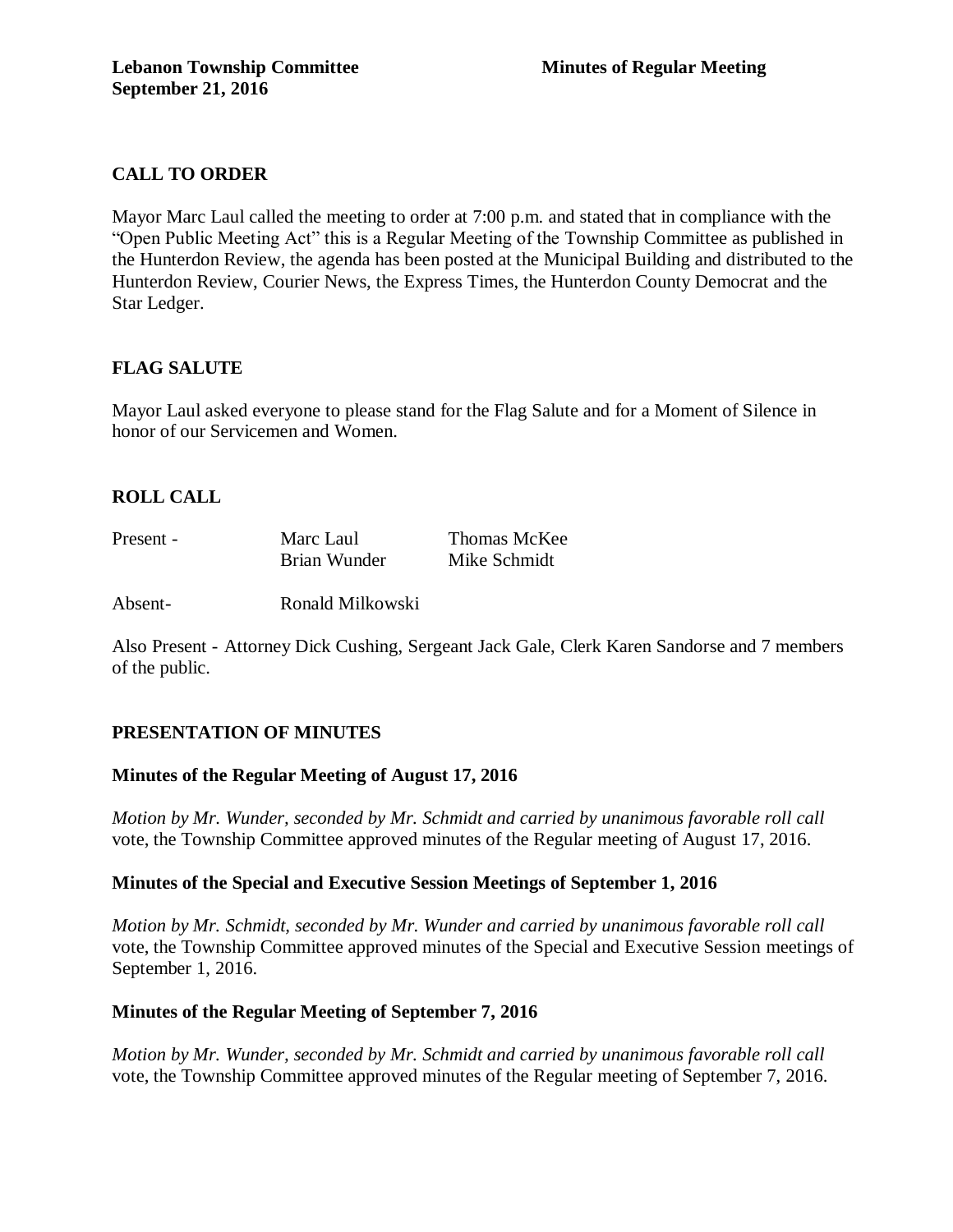LTCM 09/21/2016 Page 2 of 9

## **Minutes of the Executive Session Meeting of September 7, 2016**

*Motion by Mr. Wunder, seconded by Mr. Schmidt and carried by unanimous favorable roll call*  vote*,* the Township Committee approved minutes of the Executive Session meeting of September 7, 2016.

## **PUBLIC COMMENTS – limited to agenda items only.**

*Motion by Mr. McKee, seconded by Mr. Schmidt and carried by unanimous favorable roll call vote,* the Township Committee opened the public comment portion of the meeting.

There were no comments from the public.

*Motion by Mr. Wunder, seconded by Mr. Schmidt and carried by unanimous favorable roll call*  vote, the Township Committee closed the public comment portion of the meeting.

### **ORDINANCE**

### **Introduction**

*Motion by Mr. McKee, seconded by Mr. Schmidt and carried by unanimous favorable roll call vote,*  the Township Committee approved Ordinance No. 2016-07 on first reading as entitled below.

# TOWNSHIP OF LEBANON HUNTERDON COUNTY, NEW JERSEY ORDINANCE NO. 2016-07 ORDINANCE AUTHORIZING LEBANON TOWNSHIP VOLUNTEER FIRE DEPARTMENT TO SEEK REIMBURSEMENT FOR COSTS INCURRED IN PROVIDING CERTAIN EMERGENCY SERVICES FOR HAZARDOUS ABATEMENT INCIDENTS

### **Public Hearing to be held on October 5, 2016**

### **RESOLUTIONS**

#### **Resolution No. 66-2016 – NHVRHSD Referendum Question on November 2016 Ballot**

The Committee would like for a representative from the High School to be in attendance at the October 5, 2016 Committee meeting to answer any questions that the Committee and public may have. Tabled until the October 5, 2016 Committee meeting.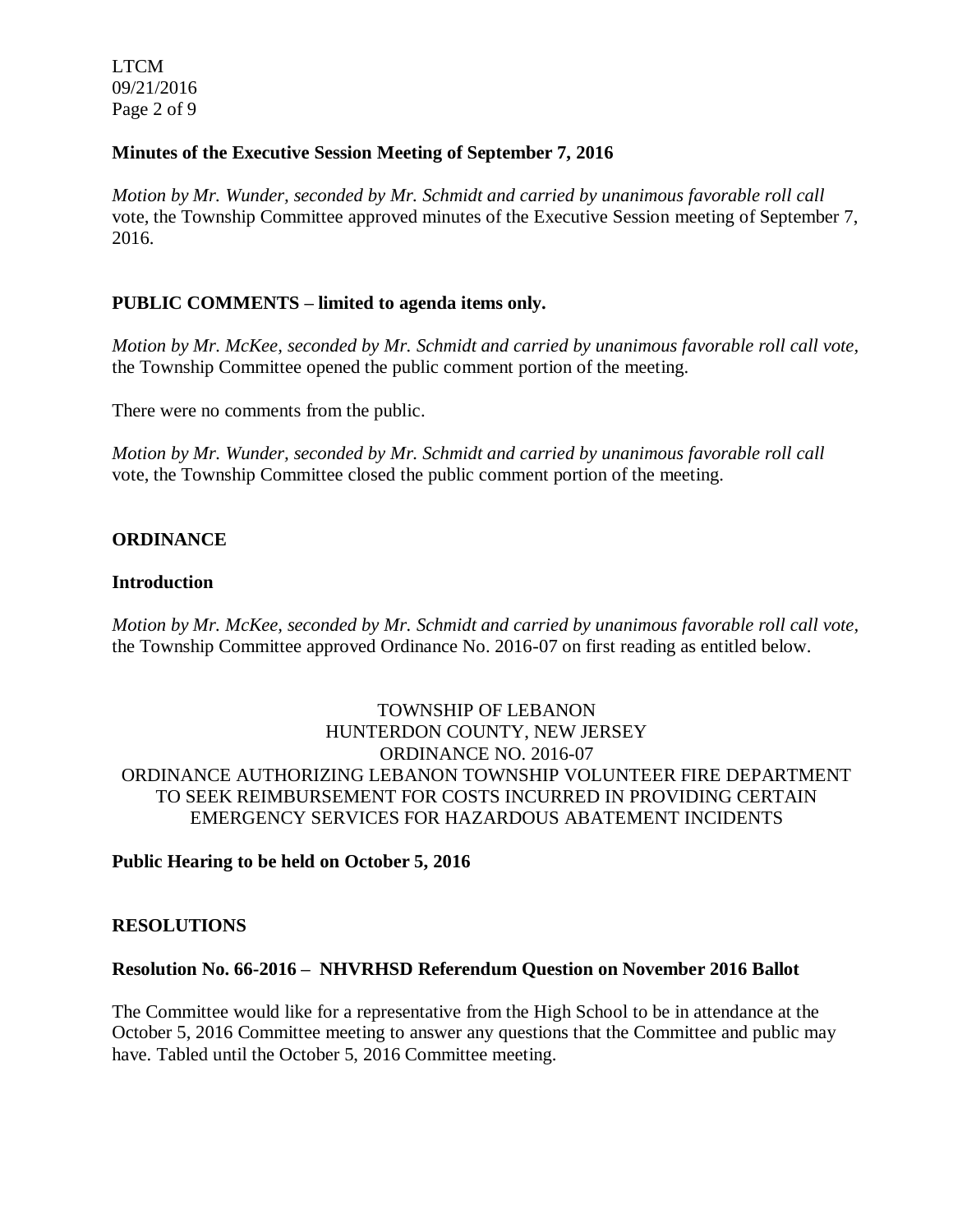LTCM 09/21/2016 Page 3 of 9

## **OLD BUSINESS**

## **Police Officer Hire**

Mayor Laul stated that the Township Committee interviewed three individuals who applied for the Police Officer's position. The Committee agreed that Robert Plimpton would be an asset to the Lebanon Township Police Department.

*Motion by Mr. Wunder, seconded by Mr. Schmidt and carried by unanimous favorable roll call*  vote, the Township Committee appointed Robert Plimpton as a Class IX Police Officer, effective October 9, 2016. Mr. Plimpton is to be sworn in on October 10, 2016 by the Mayor or the Clerk.

## **Speed Limits**

Mayor Laul stated that there are eleven roads in the Township without designated speed limits. Sgt. Jack Gale stated that he researched the ways in which the Township can create an ordinance to establish suburban residential speed limits. Sgt. Gale stated that in order to adopt a speed limit ordinance the Police Department will need to conduct traffic surveys relating to volume, speed, etc. The Township Engineer will also need to evaluate road characteristics such as length, width and grade. Once complete, a request will then be submitted to the NJDOT for approval. Sgt. Gale noted that all of the roads being considered must be confined to Lebanon Township. The roads cannot be adjoining to other towns roads unless the road already has an established speed limit in the other town.

*Motion by Mr. Wunder, seconded by Mr. McKee and carried by unanimous favorable roll call vote,* the Township Committee authorized Sgt. Gale and Engineer Steve Risse to conduct studies necessary to create a Speed Limit ordinance.

### **DPW Garage Floor**

The Township Committee requested that Engineer Steve Risse be present at this meeting to discuss his proposal in correcting the drainage issue in the mechanics bay, at the DPW building. Engineer Steve Risse stated that he took the lowest point in the room, where the water flows into the general office training area, to the closest drain, at a slope of approximately 1%, with the result of 94 ¼, with the current drain set at 94.36, which is in 10ths of a foot. Engineer Risse stated that he set the proposed drains at 94.25, which are approximately 1 1/3 inches lower than the current floor. Engineer Risse stated that he then went up at a steady slope to the edge of the saw cut, at 1% all the way around. In doing this, everything will flow to the drains, which will be 1 1/3 inches below the existing drains. Engineer Risse noted that he could drop the slope a little further, to 2 1/2 inches, easily. Engineer Risse stated that originally there were concerns raised on whether the lifts could handle a pitch in the floor; however, it has since been determined that the lifts can handle a six inch difference. Mr. Schmidt stated that the structure of the building ties together through the floor and asked Engineer Risse if his proposal could compromise the integrity of the building. Engineer Risse stated that he has a call into the Foundation Engineer, who prepared the design for the building, to insure that his proposal will not compromise his intentions. Engineer Risse stated that he spoke with the Foundation Engineer's office when preparing his plan to correct the deficiencies and his plan is essentially their idea. Engineer Risse stated that he feels that it may be more advantageous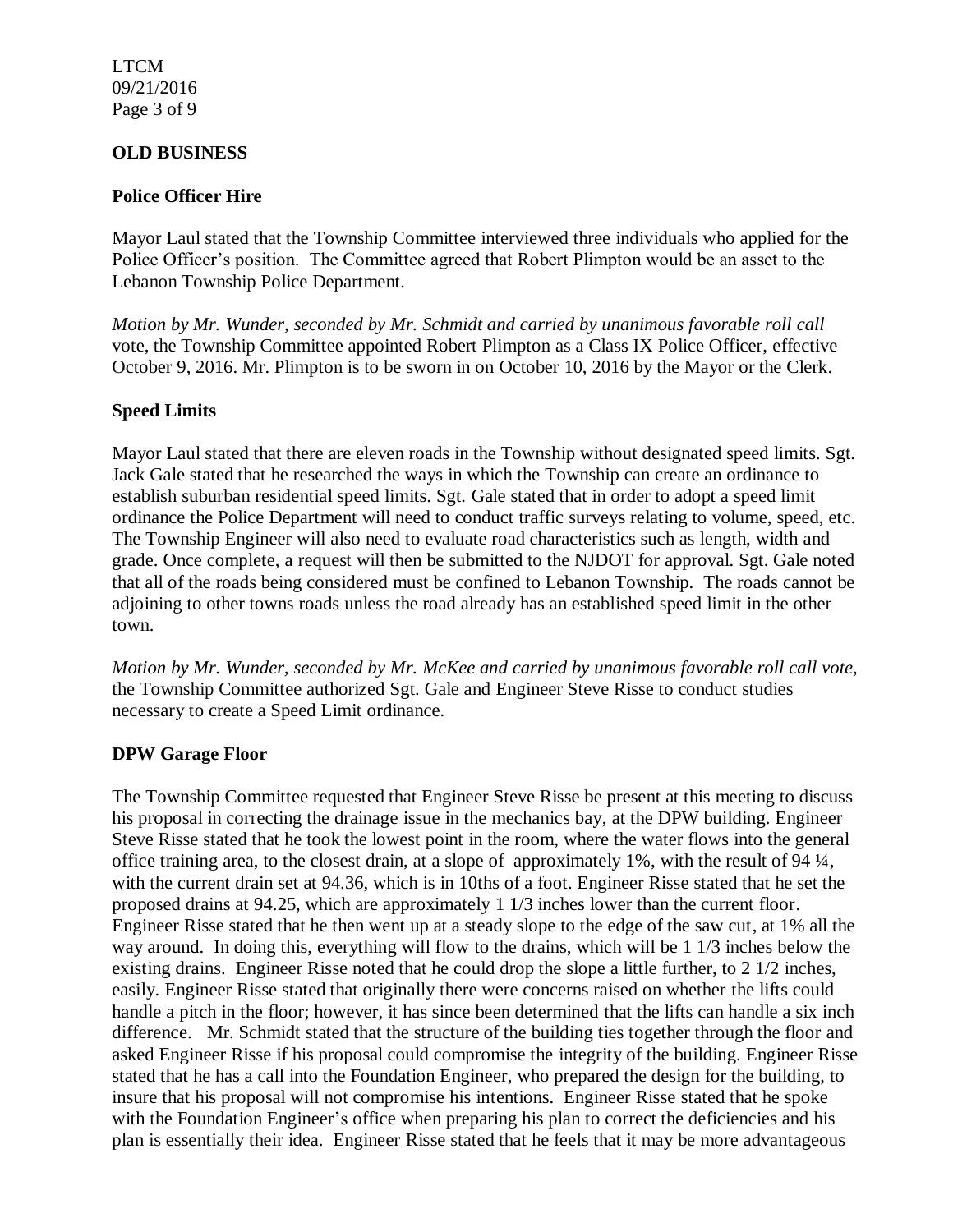LTCM 09/21/2016 Page 4 of 9

for the Township to have the Foundation Engineer approve the new plan. This will avoid compromising the warrantee.

The Committee agreed that 2% of reset will be best. Engineer Risse will reach out to the Foundation Engineer to have him sign the signature block.

The epoxy will not be a part of the bid package.

# **Town Wide Clean Up**

Mayor Laul stated that he spoke with the Recycling Coordinator and LMR Disposal's proposal was less than Republic Services. Mayor Laul stated that there is enough money in the Clean Communities to fund the event and in order to keep receiving the grant money the Township must hold a Clean Up event. Mayor Laul stated that he would like the event to be published in the winter newsletter and then for the event to hopefully take place early in November.

*Motion by Mr. McKee, seconded by Mr. Schmidt and carried by favorable roll call vote,* the Township Committee approved the July 1, 2016 proposal submitted by LMR Disposal to conduct the Town Wide Clean Up. AYES: Schmidt, Laul, McKee ABSTAIN: Wunder

## **Museum Addition**

Ms. Laurie Hoffman stated that there are two drawings of the planned addition for the Committee to consider. The first proposal is a smaller addition, strictly for a restroom facility. The second proposal is 4 ft. larger and will include a storage area and a hallway. Mr. McKee stated that it is hard to say how much more it will cost for the extra 4 ft. but if the museum needs the storage then that is how it should go out to bid. Mr. Schmidt stated that each of the two plans are 14 ft. 11 in. wide; the restroom only option is 8 ft. 5 in. deep and the plan with the storage area is 12 ft. 8 in. deep. Mr. Schmidt stated that the Historians were authorized to put a restroom in the museum and since they were proposing a larger addition he felt that the Committee should approve it. Mr. Schmidt stated that the larger addition will not only offer more storage, it will also provide for additional counter space which will make the area more functional.

*Motion by Mr. Schmidt, seconded by Mr. McKee and carried by favorable roll call vote,* the Township Committee authorized the architect to develop the building plans for the museum addition based on the 12 ft. 8 in. x 14 ft. 11 in. floor plan.

### **Shared Services Agreement**

Mr. Schmidt stated that at last night's local Board of Education meeting the Board passed a resolution authorizing the payment of \$20,000.00, annually, for the work that the DPW does for the schools throughout the year. The Board Attorney will be drafting a Shared Service Agreement outlining the arrangement between the Committee and the Board. Once reviewed by the Township Attorney, the Committee will sign off on the agreement also. Mr. Schmidt said that the Board stated that they are very appreciative for all of the work that the DPW does for them. The Board also commended the Police Department for the Services that they provide to both schools as well as the positive interaction that the officers have with the students.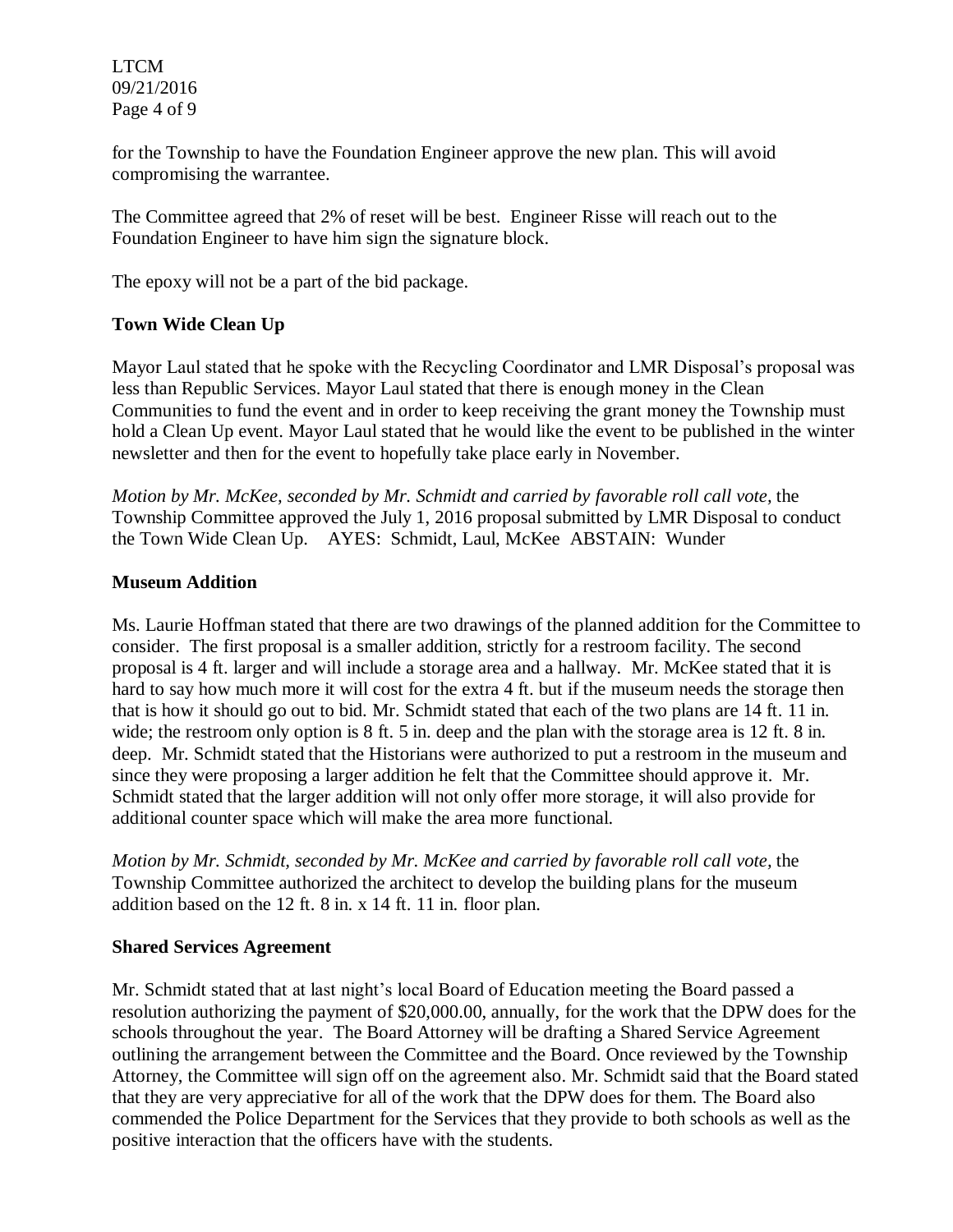LTCM 09/21/2016 Page 5 of 9

## **NEW BUSINESS**

## **Recreation Commission Request for Appointment**

*Motion by Mr. Wunder, seconded by Mr. Schmidt and carried by unanimous favorable roll call*  vote, the Township Committee appointed Stacey Timpson as Alt #1.

## **Raffle Application – St John Neumann – Event Date October 21, 2016**

*Motion by Mr. Schmidt, seconded by Mr. Wunder and carried by unanimous favorable roll call*  vote, the Township Committee approved a Raffle Application for St. John Neumann for an event to be held on October 21, 2016.

## **Raffle Application – Friends of Memorial Park – Event Date October 30, 2016**

*Motion by Mr. Schmidt, seconded by Mr. McKee and carried by unanimous favorable roll call vote,* the Township Committee approved a Raffle Application for the Friends of Memorial Park for an event to be held on October 30, 2016.

## **CWA Correspondence – Gail Glashoff – Release to Attend Local 1040 Convention**

*Motion by Mr. McKee, seconded by Mr. Schmidt and carried by unanimous favorable roll call vote,* the Township Committee approved the CWA Local 1040 request for Gail to attend the 2016 convention.

### **Election Signs**

Mayor Laul said that the Township sign ordinance states that election signs can only be placed on resident's properties 30 days prior to the election. Mayor Laul stated that the placement of political signs can be a First Amendment issue and should not have restrictions at all. Mayor Laul stated that he would like for the Township Attorney to review the current ordinance and to make recommendations for future amendments. Attorney Cushing stated that sign ordinances are very complicated as there is case law that states that similar activities need to be treated in a comparable fashion. A First Amendment activity needs to be treated very carefully when it comes to regulations. Attorney Cushing stated that the limitation of times is very complex. Attorney Cushing will look at the current ordinance.

*Motion by Mr. Schmidt, seconded by Mr. Wunder and carried by unanimous favorable roll call*  vote, the Township Committee issued a directive to the Zoning Officer to not enforce Section 400- 13, D-1 of the Township Code while legal implications are being examined based on issues that have been raised.

### **Gate at the Park – Municipal Office**

Mr. Wunder stated that the Park Committee is concerned that the park gate is now closed and locked. Mayor Laul stated that he feels that the gate should be closed for safety reasons because he has seen people speeding through the parking lot of the municipal building. Mayor Laul stated that in having the gate closed it may deter people from cutting through the municipal office parking lot.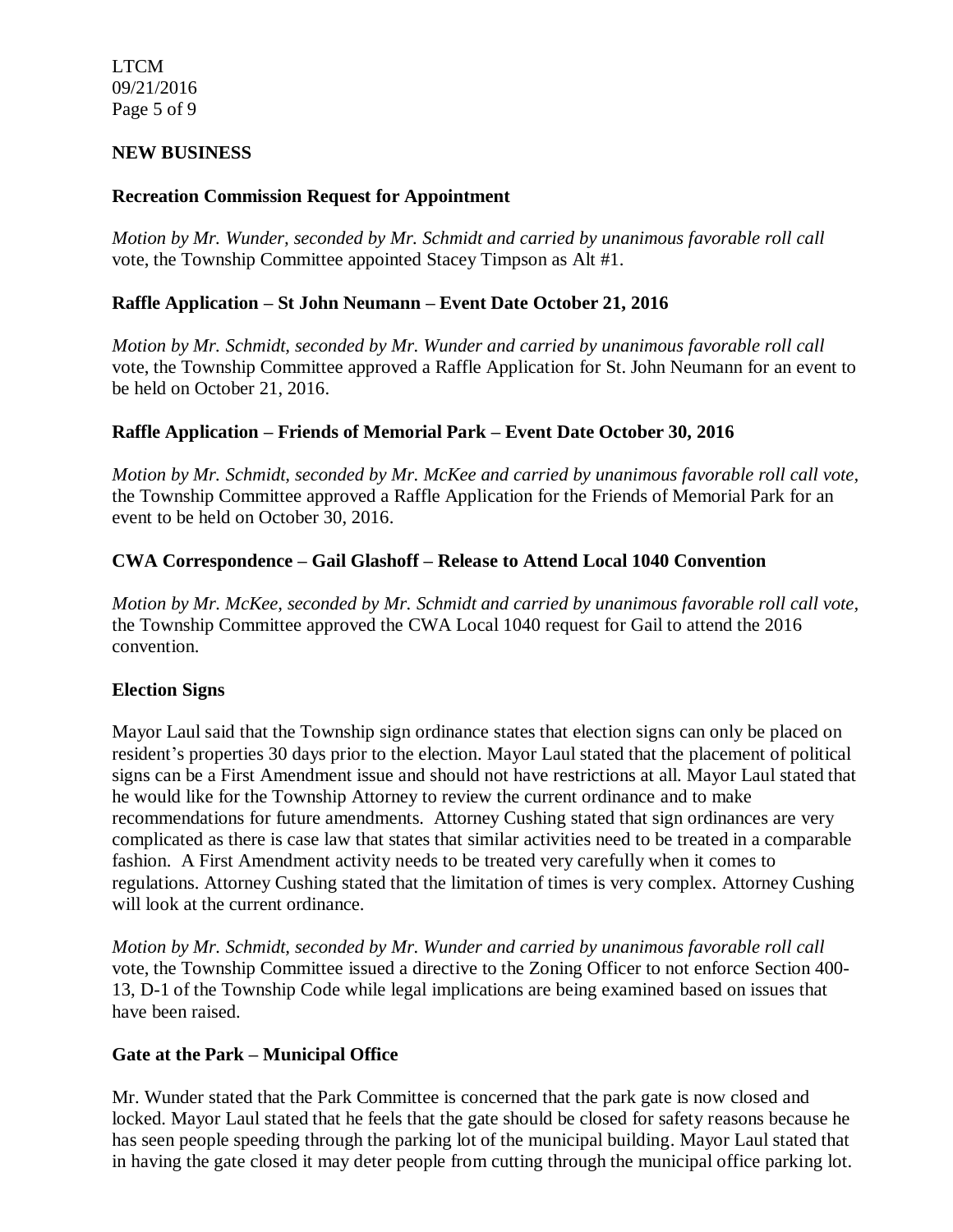LTCM 09/21/2016 Page 6 of 9

In time the gate may be opened again; however, he does not understand why people cannot use the main entrance on Bunnvale Road. Mr. Schmidt stated that if the police are seeing an undue amount of traffic traveling through the parking lot he agrees that something needs to be done to curtail it. Mr. Schmidt suggested installing "No-Thru Traffic" signs. Mayor Laul stated that he agrees with placing signs; however, he feels that the gate should be closed at this time so individuals use the main entrance.

Sgt. Jack Gale stated that he asked the DPW Manager to close the gate and to place a lock on it for the safety and welfare of those who use the municipal office parking lot. Now that he is spending more time at headquarters he is seeing what a big problem the traffic is. Sgt. Gale stated that he also asked for signs to be placed on either side of the gate stating, "Emergency Access, Do Not Block" as people park their cars along the driveway and a fire truck would not be able to pass through in an emergency. Sgt. Gale stated that the municipal office parking lot entrance is the primary pedestrian access to the park and it concerns him that people use the cut-through as a way to avoid the corner of Bunnvale and West Hill Road. Sgt. Gale stated that it was not his intention to discourage people from using the park and they can drive around the corner to the main park entrance. Sgt. Gale stated that the back entrance was meant for emergency access only and years ago the bolt was cut and never replaced. Mr. Schmidt stated that he agrees to keep the gate locked for now, to stop the habit of it being used, but then possibly placing a stop sign so people do not find it as convenient to drive through. Mayor Laul stated that it is a habit that needs to be broken and the gate can be opened again when the signs are in place.

# **PRESENTATION OF VOUCHERS**

Committee Members provided a description of vouchers exceeding \$1000.00.

*Motion by Mr. Wunder, seconded by Mr. Schmidt and carried by unanimous favorable roll call*  vote, the Township Committee approved the September 21, 2016 bill list in amount of \$111,830.03

### **CORRESPONDENCE**

- a. Sharon Herson Correspondence Speeding on Rocky Run Road
- b. Applied Earth Solutions Inc. Monitoring Well Sealing Bunnvale Library
- c. Statewide Insurance Ivan Cohen Loss Control Service Visit
- d. Tax Collector's Report for the Month of August 2016
- e. Recreation Commission July 28, 2016 Meeting Minutes

### **PUBLIC COMMENTS**

*Motion by Mr. Wunder, seconded by Mr. Schmidt and carried by unanimous favorable roll call*  vote, the Township Committee opened the public comment portion of the meeting at 8:02 p.m.

Mr. Charlie Fortenbacker, Park Committee member, stated that the Park Committee always pushed to have the gate left open. The Park Committee felt that if was easy access for the police to patrol the park and they like that the residents can have access from the back entrance. Mr. Fortenbacker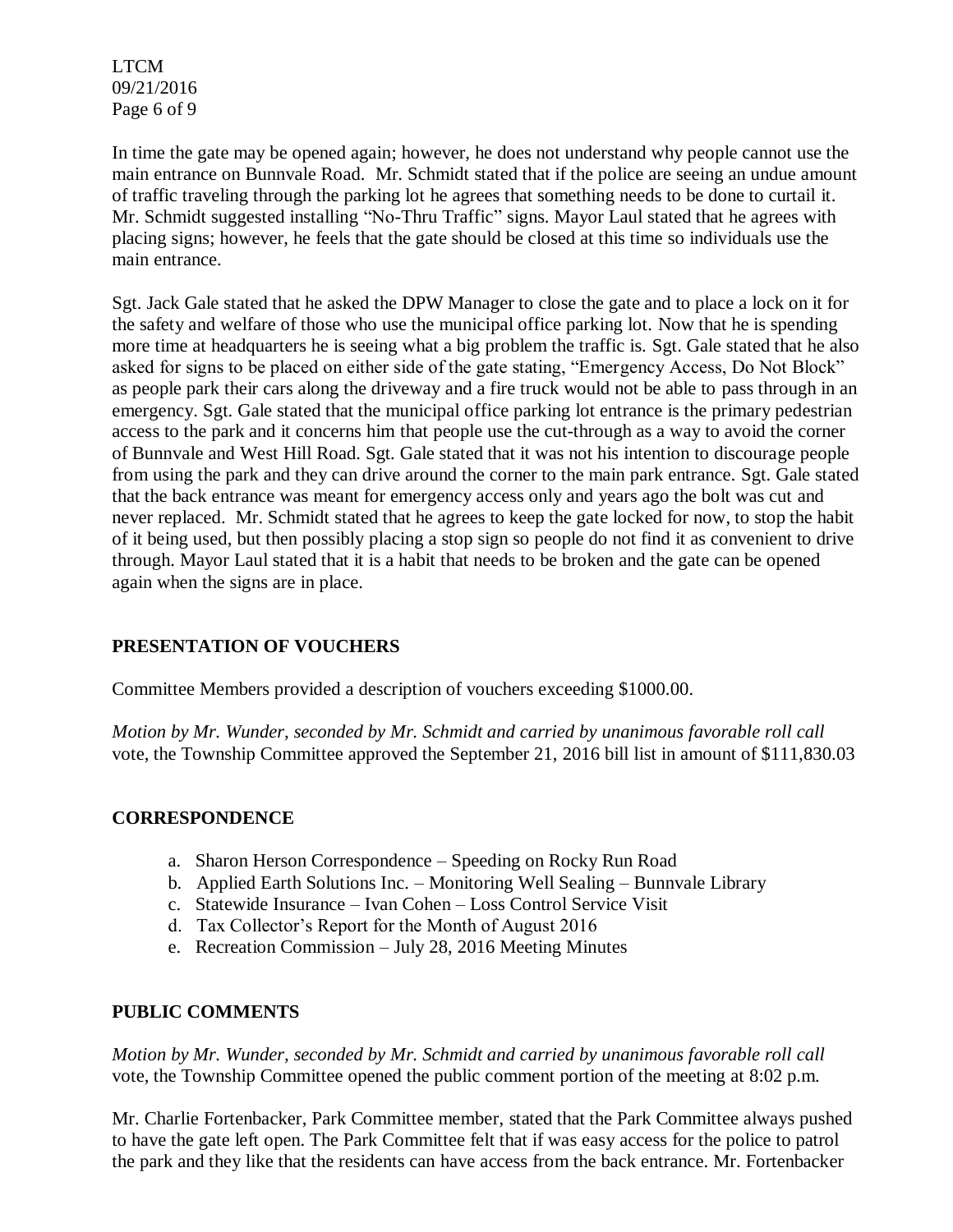LTCM 09/21/2016 Page 7 of 9

stated that he does understand Sgt. Gale's concerns because people do use the access as a thru-way. Mr. Fortenbacker feels that the problem is mostly during weekdays and feels that signs should have been posted prior to the gates being closed. Mr. Fortenbacker noted that he and the Park Committee worked hard on the park and he does not like to restrict access. The gate should be open at least Friday afternoon through Sunday evening, when the park is used at a maximum. Mr. Fortenbacker stated that the back entrance is only visible access to the park and it is an inviting picture. Mr. Fortenbacker said that the buses should not be using the access. Mayor Laul said that the Township will purchase the signs and have them installed. Once the signs are in place the gates can be opened again on the weekend. The traffic can then also be monitored.

Ms. Laurie Hoffman asked if the gate has to be locked and informed the Committee that a fire truck had to go all the way around the block, when returning to the station, after A Movie in the Park. Sgt. Gale stated that he informed the Fire Chief that the gate would be locked and that he had a key for him but they have not yet met up. Ms. Hoffman stated that people speed on all of the roads in the Township.

Ms. Laurie Hoffman asked if the public will be able to ask questions when the representatives from the high school attend the meeting to discuss the proposed referendum.

Mr. Donald Winkler stated that he is glad to see that the Township Engineer was present to discuss the DPW floor. Mr. Winkler stated that he believes that there needs to be a greater pitch that 2 ½ inches because he does not feel that it is adequate. Mr. Winkler also suggested that the drains should be made larger and questioned if the current tank will hold the water if it was just meant to catch spills.

Ms. Nina Savoia, Historian, suggested thinking about installing another access to the park and close the back one off.

*Motion by Mr. Wunder, seconded by Mr. Schmidt and carried by unanimous favorable roll call* vote, the Township Committee closed the public comment portion of the meeting at 8:17 p.m.

### **Resolution No. 67-2016 –Executive Session**

Action may be taken at the recommencement of the public meeting.

*Motion by Mr. Wunder, seconded by Mr. Schmidt and carried by unanimous favorable roll call vote*, the Township Committee approved Resolution No. 67-2016 and convened in to Executive Session at 8: 20 p.m.

# **TOWNSHIP OF LEBANON COUNTY OF HUNTERDON STATE OF NEW JERSEY RESOLUTION NO. 67-2016 RESOLUTION AUTHORIZING EXECUTIVE SESSION**

WHEREAS, the Open Public Meetings Act; *N.J.S.A.* 10:4-6 *et seq*., declares it to be the public policy of the State to insure the right of citizens to have adequate advance notice of and the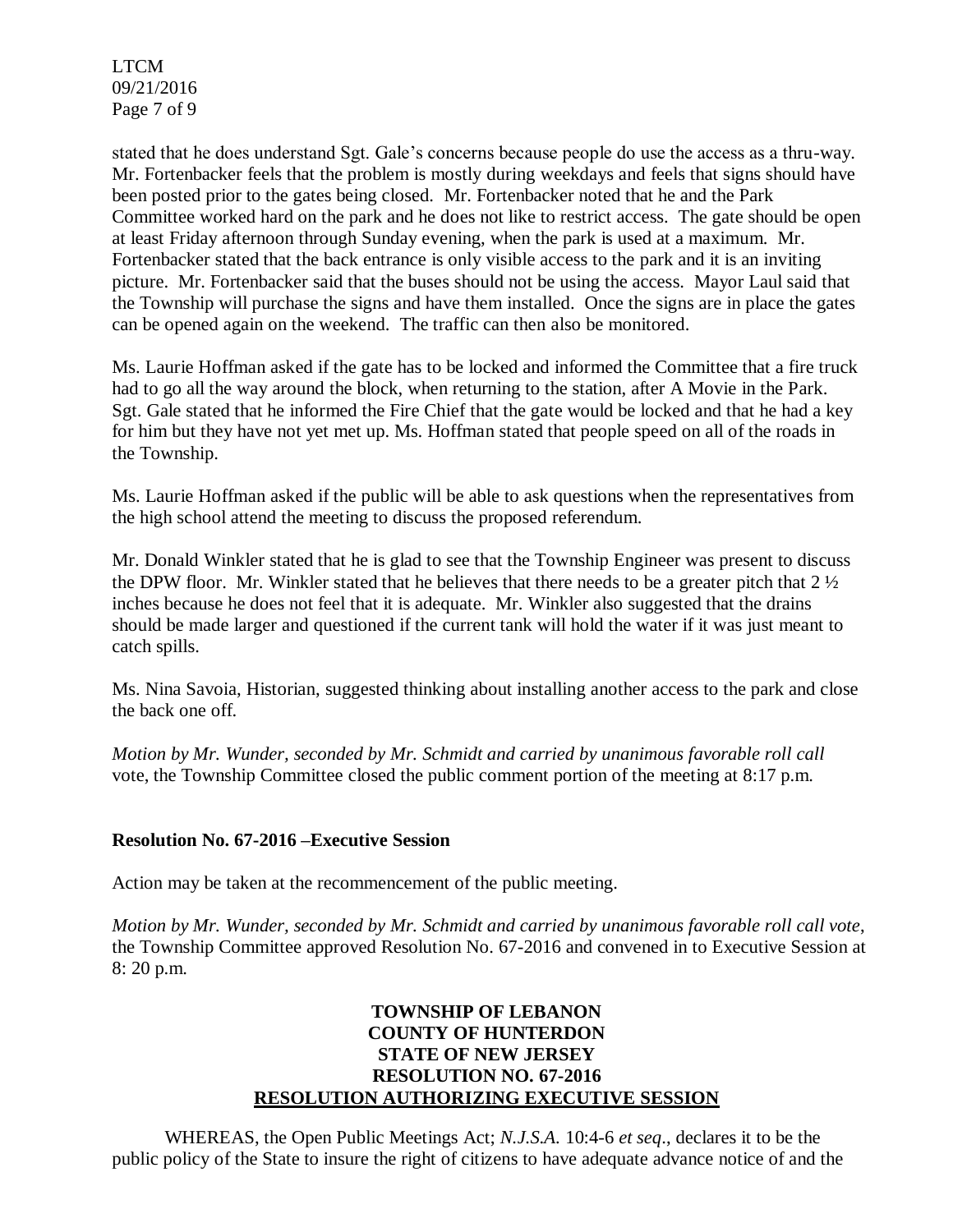LTCM 09/21/2016 Page 8 of 9

right to attend meetings of public bodies at which business affecting the public is discussed or acted upon; and

WHEREAS, the Open Public Meetings Act also recognizes exceptions to the right of the public to attend portions of such meetings; and

WHEREAS, the Mayor and Committee find it necessary to conduct an executive session closed to the public as permitted by the *N.J.S.A*. 40:4-12; and

WHEREAS, the Mayor and Committee will reconvene in public session at the conclusion of the executive session;

NOW, THEREFORE, BE IT RESOLVED by the Mayor and Committee of the Township of Lebanon, County of Hunterdon, State of New Jersey that they will conduct an executive session to discuss the following topic(s) as permitted by *N.J.S.A*. 40:4-12:

\_\_\_\_\_\_A matter which Federal Law, State Statute or Rule of Court requires be kept confidential or excluded from discussion in public (Provision relied upon:

\_\_\_\_\_\_A matter where the release of information would impair a right to receive funds from the federal government;

\_\_\_\_\_\_A matter whose disclosure would constitute an unwarranted invasion of individual privacy; X A collective bargaining agreement, or the terms and conditions thereof (Specify contract: **CWA Local 1040**;

 $\_\_$ X $\_\_A$  matter involving the purpose, lease or acquisition of real property with public funds, the setting of bank rates or investment of public funds where it could adversely affect the public interest if discussion of such matters were disclosed; Real Estate Acquisitions

Tactics and techniques utilized in protecting the safety and property of the public provided that their disclosure could impair such protection;

\_\_\_\_\_\_Investigations of violations or possible violations of the law;

\_\_\_\_\_\_\_\_\_\_\_\_\_\_\_\_\_\_\_\_\_\_\_\_\_\_\_\_\_\_\_\_\_\_\_\_\_\_\_\_\_\_\_\_\_\_\_\_\_\_\_\_);

Pending or anticipated litigation or contract negotiation in which the public body is or may become a party; (The general nature of the litigation or contract negotiations is\_\_\_\_\_\_\_\_\_\_\_\_\_\_\_. Professional Service Contracts\_\_\_\_\_\_. The public disclosure of such information at this time would have a potentially negative impact on the municipality's position in the litigation or negotiation; therefore this information will be withheld until such time as the matter is concluded or the potential for negative impact no longer exists.)

Matters falling within the attorney-client privilege, to the extent that confidentiality is required in order for the attorney to exercise his or her ethical duties as a lawyer; (The general nature of the matter is:

OR the public disclosure of such information at this time would have a potentially negative impact on the municipality's position with respect to the matter being discussed; therefore this information will be withheld until such time as the matter is concluded or the potential for negative impact no longer exists.*)*;

 $\underline{X}$  Matters involving the employment, appointment, termination of employment, terms and conditions of employment, evaluation of the performance, promotion or disciplining of any specific prospective or current public officer or employee of the public body, where all individual employees or appointees whose rights could be adversely affected have not requested in writing that the matter(s) be discussed at a public meeting; (The employee(s) and/or general nature of discussion is: **Police Chief's Contract** Union Contract \_\_\_\_\_\_\_\_\_\_\_\_\_\_\_\_ the public disclosure of such information at this time would violate the employee(s) privacy rights; therefore this information will be withheld until such time as the matter is concluded or the threat to privacy rights no longer exists.;